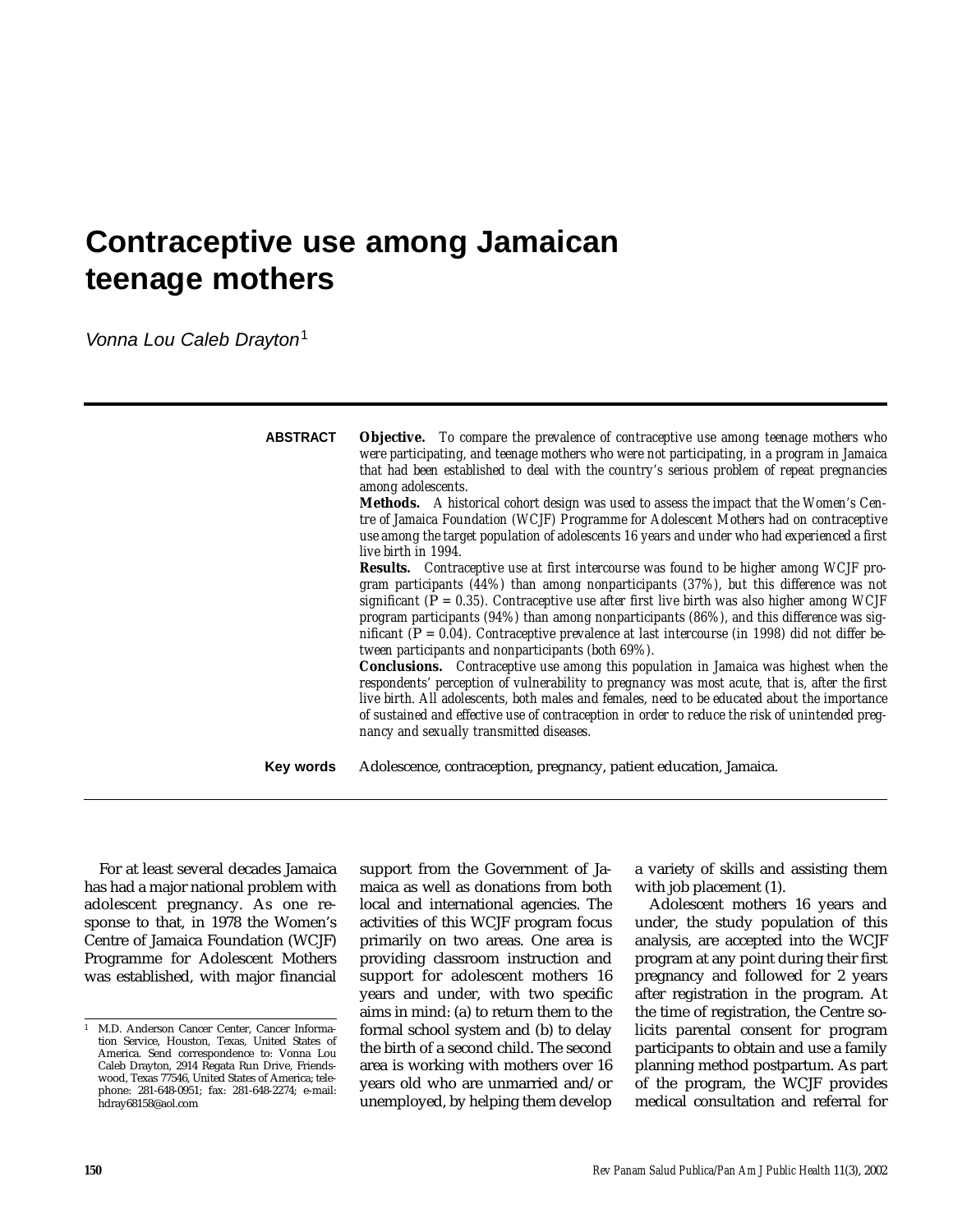prenatal care during pregnancy and for a family planning method of choice after delivery. The young women also receive individual and group counseling, academic instruction, family life education, childcare services, and training in decision-making skills and parenting skills. Counseling aims to educate participants about their legal rights, the importance of family planning, the types of contraception available, and the prevention of sexually transmitted diseases.

Only adolescents with a first pregnancy are accepted. Some pregnant adolescents are referred to the program by previous participants. Other referrals come through informal community networks and from organizations, such as schools, churches, health centers, and legal services, that collaborate with and support the activities of the Centre (2). Between 1978 and 1995, each year an estimated 15% of all the adolescent mothers in Jamaica attended the WCJF program during their first pregnancy.

This paper will focus on the use of contraception to delay additional pregnancies, and it will compare the prevalence of contraceptive use among adolescent mothers who were participants in the WCJF program with that of nonparticipants. The data for this analysis were taken from a population-based historical cohort analysis of the impact of the WCJF program on repeat pregnancy among Jamaican teenage mothers 16 years and under who experienced a first live birth in 1994 as a result of their first pregnancy.

#### **Sexual activity among adolescents**

Caribbean society does not frown on premarital sex, and, according to Jagdeo (3), "early sexual activity and early childbearing are solid features of the adolescent landscape in the region." For most adolescents, regular sexual activity commences soon after puberty but prior to social maturity. Much of that sexual activity is casual, outside of formal unions, and devoid of social or emotional commitment. Among Jamaican males, there is substantial peer group pressure to engage in sex in order to avert the stigma of homosexuality, and sexual initiation may occur as early as the age of 8 years (4).

Based on an analysis of records from the Jamaican National Family Planning Board, the *1993 Contraceptive Prevalence Survey* report revealed that among young men and women overall, 16% of them were sexually active by age 14, 36% by age 16, 61% by 17, 77% by 18, and 80% by age 20 (5). That same report also indicated that among women 15–19 years old, 60% of them had experienced sexual intercourse.

Therefore, sexual activity per se is not the real issue; rather, the problem is sexual activity that leads to pregnancy. Teenage fertility, according to Jagdeo (3), was never actively encouraged: "The Church preached against it; parents discouraged the idea and punished the fact; schools expelled pregnant girls from the classroom; [and] national governments have set up family life education units to deal with the problem." In the Caribbean, however, many pregnancies may be unplanned, but few babies are unwanted. Factors that exacerbate the problem of adolescent pregnancy include the earlier onset of puberty, earlier initiation of sexual activity, limited use of contraceptive techniques, and widespread ignorance about the structure and functioning of the human body, especially the male and female reproductive systems (6).

Among Jamaicans 15–24 years old, 80% of young women and 66% of young men received sex or family life education, most of it in school while between the ages of 14 and 17 (5). According to a literature review conducted by Chevannes (4), such education is associated with increased contraceptive use by females at first sexual encounter. In a study of the effect of sex education in schools in St. Kitts and Nevis, Russell-Brown and colleagues (7) concluded that, given the evidence of much sexual activity among teens, contraception is *the* most realistic option to avoid unwanted pregnancy.

## **Contraceptive use among adolescents**

Consistent use of effective contraception requires an understanding of the consequences of unprotected sexual activity. Unfortunately, the inability of many adolescents to plan ahead and to anticipate the consequences of their actions leads to risk-taking behavior. As Hewell and Andrews (8) have noted, it is the adolescents' *perception* of risk rather than the actual risk itself that determines their use of contraception.

Contraceptive use among adolescents has been studied in many parts of the world. Research in Kenya indicated that contraception was viewed favorably by students of high socioeconomic status (9). Not only did these students recognize the adverse effects of an early pregnancy on their academic success and economic security, but they could also afford contraceptives. In South Africa, Setiloane (10) found fear of parental discovery to be a significant barrier to effective contraceptive use among teenage girls. In Nigeria, according to Alade (11), the sporadic nature of adolescents' sexual activity hindered determined and consistent use of contraception. In a study of students in Nova Scotia, Herold (12) made a similar observation: planning contraceptive use was much more difficult because the sexual activity was often spontaneous and episodic. Not unexpectedly, Herold also found that the highest proportion of unintended and unwanted pregnancies in his study population was among young women of low socioeconomic status, given that low-income women are less likely to be able to afford contraception.

In Latin America around 50% of adolescents are sexually active, but only 14% of those sexually active young persons use any form of contraception (13). The Young Adult Reproductive Health Surveys showed that women in Latin America and the Caribbean who were 15–19 years old were more likely to use contraceptives if they were married, relatively older at first intercourse, educated, had had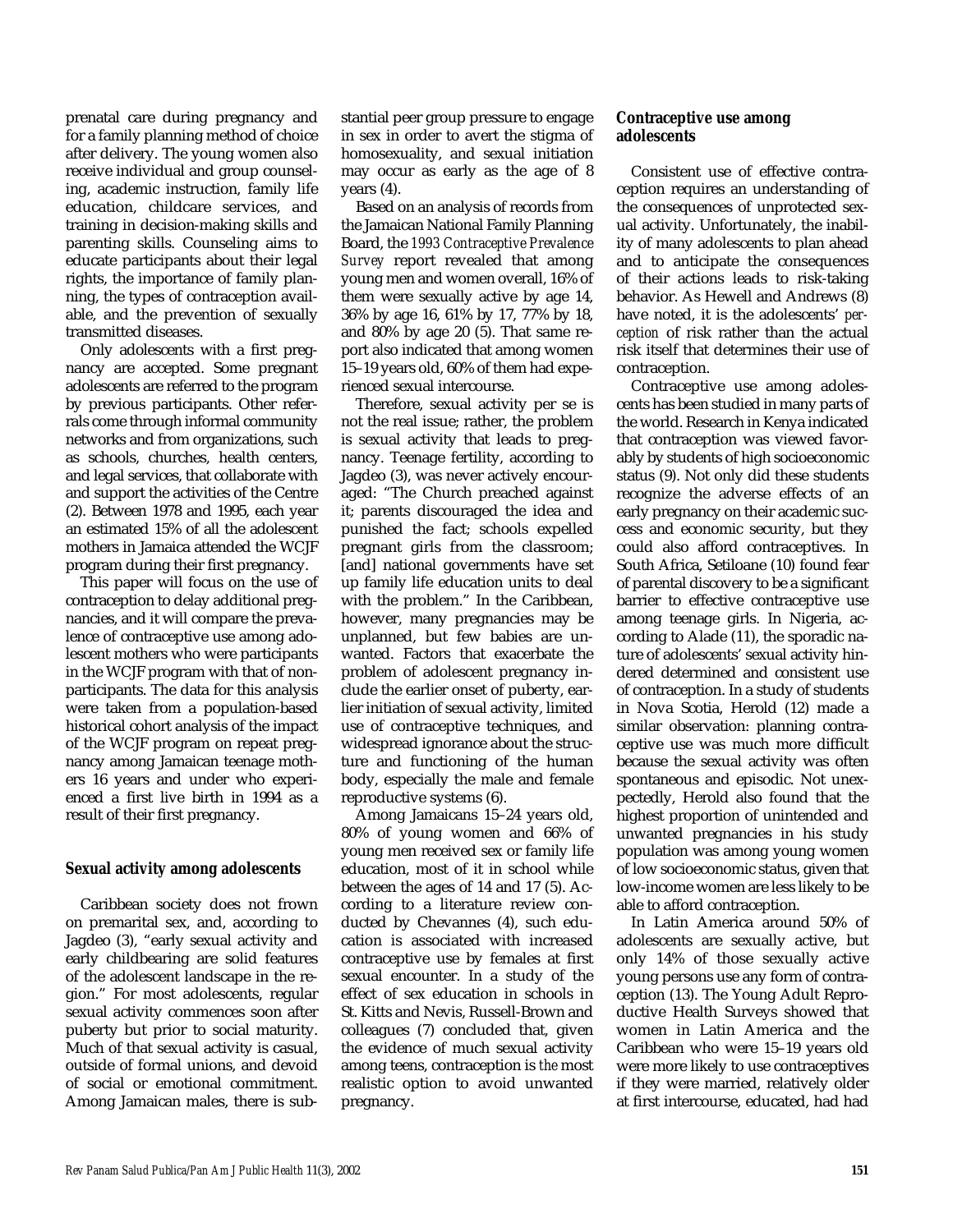sex education, and lived in an urban setting (14).

According to the Statistical Institute of Jamaica, overall contraceptive use in that country increased from 38% in 1975 to 63% in 1993 (15). Nevertheless, in a 1993 literature review Chevannes (4) reported that some 60% of females and 90% of males still did not use any form of contraception at first intercourse.

Among sexually active Jamaicans aged 15–24, 40% of females and 50% of males use some method of contraception (5). Among both sexes, contraceptive use increases with age and educational level. It is highest among urban residents, men of "medium" and "high" socioeconomic status, and women of "medium" socioeconomic status. However, among females 15–17 years old—an age group that includes some of the target population (12–16 years) of the Women's Centre—contraceptive use was a mere 19.2% in 1993.

## **METHODOLOGY**

## **Study design**

This study utilized a historical cohort design to assess the impact of the Women's Centre of Jamaica Foundation (WCJF) Programme for Adolescent Mothers on the prevalence of contraceptive use among their target population of adolescent mothers aged 16 years and under who experienced a first live birth in 1994 as a result of their first pregnancy. This study was conducted in 1998 and utilized the following data sources: vital records, Women's Centre program records, and self-reports from a survey. Abstraction of data from vital records and WCJF records provided a source of verification of key variables from the survey.

## **Study population**

Study participants were females in four parishes: Kingston (which is also the capital city), St. Andrew, St. Catherine, and Manchester. (The Kingston Metropolitan Area includes the city of Kingston and adjoining portions of the parish of St. Andrew.) The women were between the ages of 15 and 20 at the time of the survey in 1998 and they had had a first live birth in 1994, when they were between the ages of 11 and 16. According to an analysis done by the Government of Jamaica Registrar General's Office, from January through December 1994, 1 453 births were registered for this target population: Kingston (746), St. Andrew (60), St. Catherine (379), and Manchester (268). There is a branch of the WCJF in each of these four locations.

#### **Sample size**

The total sample size needed was calculated to be 325, based on a chisquare a priori analysis, with 95% power to detect significant differences between cases (program participants) and controls (nonparticipants), and an alpha of .05. In anticipation of a 50% loss to follow-up because of the difficulties of finding individuals who might have migrated during the study period, the planned sample size was doubled to 650. A random sample of 650 birth records for this study population was abstracted from the birth registration files of the Registrar General's Office.

From this sample of 650, we located 266 individuals, and 265 of them agreed to participate in the study. Parental and individual consent forms were utilized to secure permission for participants to be interviewed. Based on our reliability check, 5 of the 265 completed interviews were rejected, for two reasons: 2 of the births registered in 1994 were not first live births, and another 3 births occurred to teenagers who were older than 16 years at the time of delivery in 1994. The final sample was therefore 260, which represented 80% (260/325) of the originally planned sample size. This smaller sample size allowed us to detect significant differences between cases (program participants) and controls (nonparticipants) with approximately 90% power.

#### **Data abstraction**

Using a laptop computer and a portable scanner, one in every two birth records for the adolescent population 11–16 years from the parishes of Kingston, St. Andrew, Manchester, and St. Catherine who had had a first live birth in 1994 was scanned into the computer until a sample of 650 was obtained. All of the information contained in the birth record was manually transferred to a data file in SPSS version 7.5 statistical software (SPSS Inc., Chicago, Illinois, United States of America). The identification number on the birth record was used as the identification number for each questionnaire, and the names and addresses were used to find the individuals and to invite their participation in the survey. This unique identification number enabled us to link self-reports from the interviews with data abstracted from the birth records. We also reviewed WCJF records to identify those of this cohort of 650 adolescents who had participated in the WCJF program; the mother's age at delivery and her infant's date of birth were the unique identifiers used to match the two records.

#### **Survey**

Every effort was made to locate and make contact with all 650 members of the study cohort and to invite their participation in the survey. An attempt was made to trace each individual at no fewer than three addresses. The first address was identified from the data abstracted from the Registrar General's Department, and the second and the third were forwarding addresses within the study parishes that were provided by relatives, neighbors, and/or the local WCJF program office. We classified as "lost to follow-up" the members of the target population who could not be located after such careful tracking, who had migrated to parishes other than the ones included in this study, or who had migrated overseas.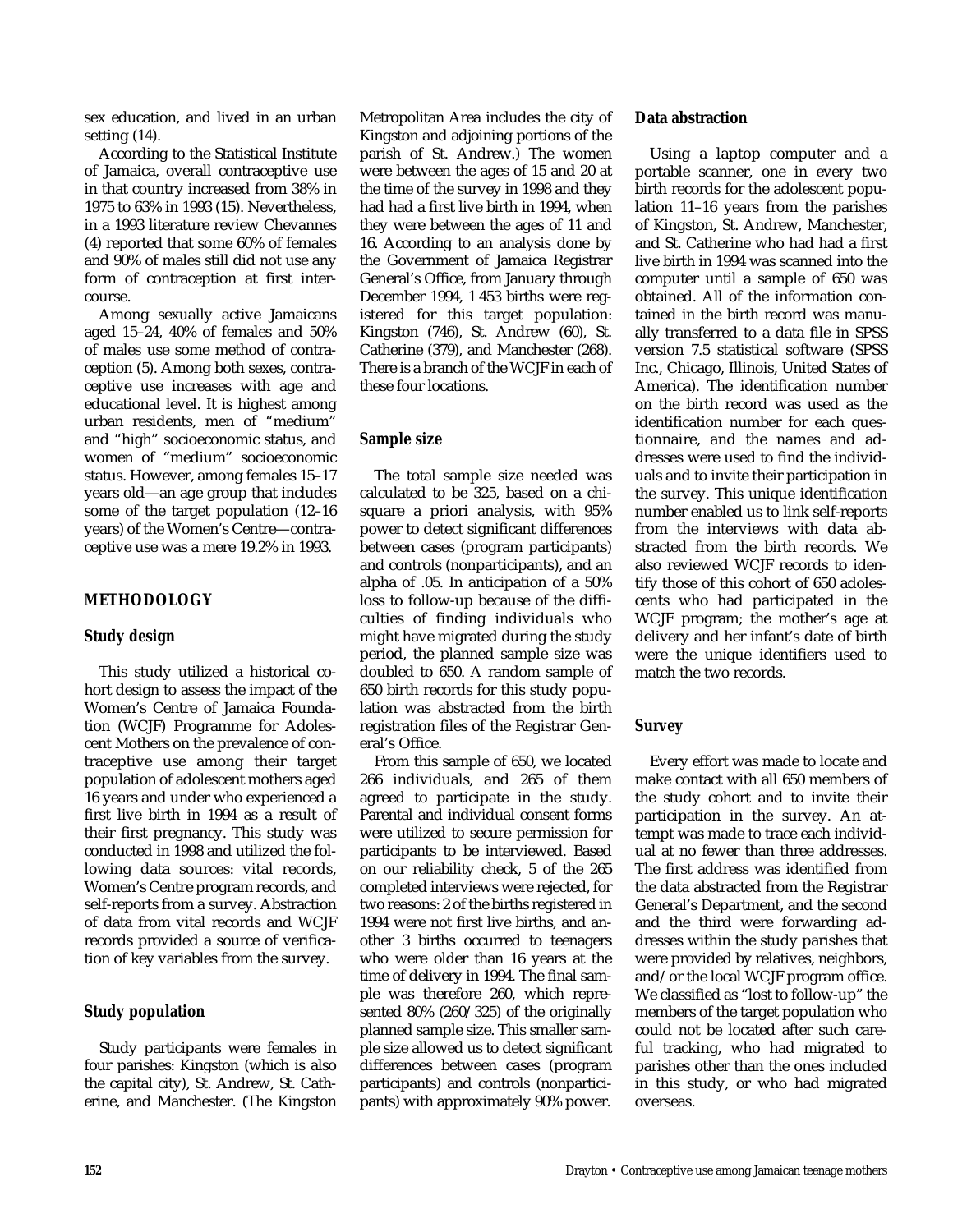#### **Questionnaire**

The questionnaire used for data collection was developed by the author and constructed to measure those variables that reflect the types of change the WCJF program was intended to influence: avoidance of repeat pregnancies, completion of primary and/or secondary education, and contraceptive use. Some of the items in the questionnaire were selected from the *1993 Contraceptive Prevalence Survey* of the Jamaica National Family Planning Board (5), and from studies conducted by Brown (16) and Chevannes (17) in their evaluation of the Women's Centre program. Items in this study that were used for measuring demographic variables and variables related to the WCJF program were selected so as to allow for comparisons with these previous studies.

Drafts of the questionnaire were reviewed by experienced social science researchers in Jamaica to ensure culture and language appropriateness, and the revised instrument was pretested using a random sample of 30 adolescent mothers from the sample population. After incorporation of all suggested revisions, the questionnaire was again pretested with a similarly constituted sample. Final revisions were made prior to administration of the instrument to the study cohort. Personal interviews were conducted with the assistance of a Jamaican consultancy firm, Hope Enterprises. This was the most appropriate strategy since this population cannot be readily contacted by telephone or regular mail. Female interviewers contracted to Hope Enterprises conducted the interviews at the home or work site of each of the young mothers.

## **Variables**

The variables measured for this study included WCJF program participation during first pregnancy as well as use of contraception at first intercourse (prior to first pregnancy), use of contraception at last intercourse (that is, last intercourse prior to completion of survey in 1998), and use of contraception after first live birth (in 1994). Other study variables were: maternal age at time of first live birth ("FLB"), ethnicity, educational level at time of FLB, occupation of adolescent mother, household income (at FLB and time of survey), type of union/marital status with partner of FLB and current partner (at time of survey), age at first sexual encounter, age differential with first sexual partner, and family life education at home and at school prior to FLB in 1994. Demographic, birth record, and WCJF data abstracted from records were validated and updated in the questionnaire.

#### **Data analysis**

Data analysis was performed using the SPSS software. After checking for incorrect responses, missing values, and outliers, descriptive statistics were calculated for all variables. Crosstabulations and Pearson's chi-square tests were performed for all contraceptive use variables by WCJF program status (participant or nonparticipant) at time of first live birth in 1994 and by repeat pregnancy status (had or had not had one or two additional pregnancies) during the follow-up period of January 1995 through December 1998.

## **RESULTS**

#### **Sample characteristics**

Characteristics of the total sample of 260 adolescent mothers are given in Table 1. Of the 260, one-third of them were WCJF program participants. A slight majority were from Kingston and St. Andrew parishes.

Slightly more than half of the respondents started having sex at either 14 or 15 years of age. For all but some 10% of the women, their first sexual partner had been older.

Eighty percent of respondents had received sex (family life) education in school prior to the first live birth in 1994. In addition, 49% of the women had received family life education at home, provided by: mothers (31%); sisters (5%); aunts (5%); fathers (2%); and others (6%), including, grandparents, brothers, cousins, and friends (data not shown in table).

Some 60% of respondents did not use any contraception the first time they had sex; however, this figure was only 30% for the last time they had sex (that is, the last time before the survey in 1998). After the birth of the first child in 1994, nearly all the respondents (96%) reported that they realized that they could prevent themselves from becoming pregnant a second time if they wanted to, but only 88.3% used contraception.

## **Characteristics of WCJF program participants**

The study variables that were significantly associated (*P* < 0.05) with WCJF program participation are shown in Table 2. The WCJF program participants were more likely to have received family life education at home prior to their first pregnancy and to have used contraception after their first live birth in 1994. The participants were less likely to have experienced a repeat pregnancy during the followup period from 1995 to 1998.

#### **Contraceptive prevalence**

Participation in the WCJF program was not significantly associated with use of contraception at either first intercourse  $(P = 0.35)$  or at last intercourse  $(P = 0.95)$ . Only contraceptive use after the first live birth showed significant association with WCJF program participation  $(P =$ 0.04) (Table 2). Use of contraception was higher among WCJF program participants at first intercourse (44% vs. 37%) and after first live birth (94% vs. 86%), but prevalence did not differ by program status at last intercourse (both 69%) (data not shown in tables).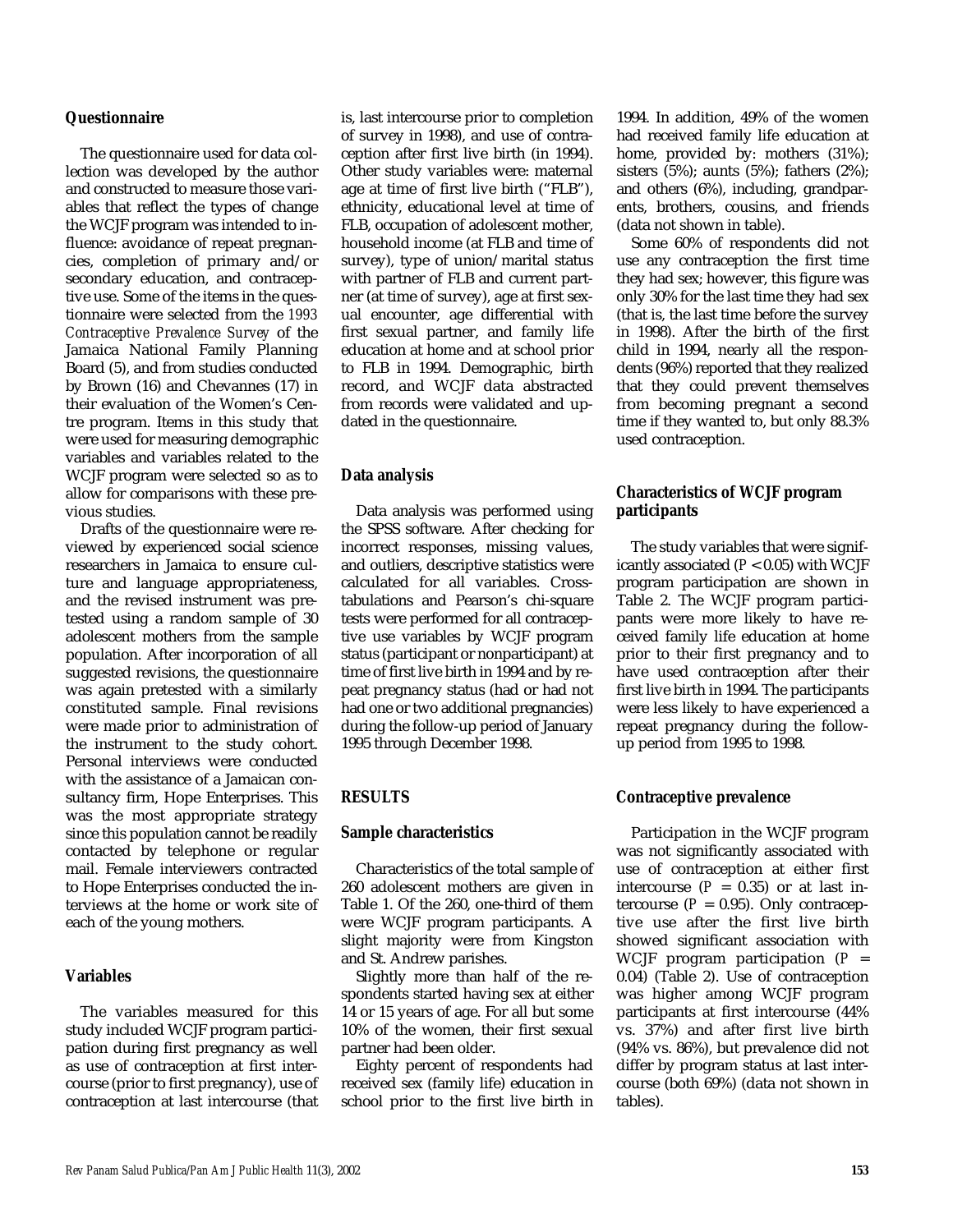While the contraceptive methods chosen by WCJF participants and by nonparticipants did not differ at first intercourse, the methods did differ after the first live birth in 1994 (Table 3) and at last intercourse (Table 4). After the first live birth in 1994, a higher percentage of WCJF program participants used an intrauterine device (27% vs. 1%), and a lower percentage used withdrawal (1% vs. 6%) (Table 3). Only 6% of WCJF program participants reported not using a contraceptive method after the first live birth in 1994, as compared with 15% of nonparticipants. Use of contraceptive pills, which have lower user effectiveness than intrauterine devices, was higher among nonparticipants (47% vs. 29%). At last intercourse, a higher percentage of WCJF program participants used an intrauterine device (12% vs. 2%), and a lower percentage used withdrawal (1% vs. 3%) (Table 4).

Table 5 presents information on contraceptive use variables significantly associated with repeat pregnancy. There were statistically significant differences between the respondents who had had a repeat pregnancy and those who had not in terms of contraceptive use at last intercourse and after first live birth. In addition, a higher percentage of respondents who experienced one or more additional pregnancies during the follow-up period of 1995 through 1998 did *not* use contraception at last intercourse and after first live birth.

## **DISCUSSION**

The Women's Centre Programme for Adolescent Mothers is one initiative aimed at improving the "conditions of girls' lives" in Jamaica, and several small-scale studies have demonstrated its success in reducing the number of subsequent pregnancies among participants, compared with matched controls from the community. A matched case-control study of graduates from 1985–1995 conducted by Chevannes (17) concluded that program participants did far better than controls in terms of educational attain-

**TABLE 1. Characteristics of 260 teenage mothers who participated in the study on contraceptive use, Jamaica, 1994–1998** 

| Variable                                                        | No. <sup>a</sup> | %b           |
|-----------------------------------------------------------------|------------------|--------------|
| Participating in Women's Centre of Jamaica Programme            |                  |              |
| Yes                                                             | 87               | 33.5         |
| No                                                              | 173              | 66.5         |
| Geographic distribution (parish)                                |                  |              |
| Kingston                                                        | 131              | 50.4         |
| St. Andrew<br>St. Catherine                                     | 8<br>79          | 3.1<br>30.4  |
| Manchester                                                      | 42               | 16.1         |
| Ethnicity                                                       |                  |              |
| African descent                                                 | 232              | 89.0         |
| Mixed                                                           | 22               | 9.0          |
| Indian descent                                                  | 6                | 2.0          |
| Maternal age at first live birth (1994)                         |                  |              |
| 13 years                                                        | 11               | 4.0          |
| 14 years                                                        | 41               | 16.0         |
| 15 years                                                        | 99               | 38.0         |
| 16 years                                                        | 109              | 42.0         |
| Age of first sexual intercourse                                 |                  |              |
| $\leq$ 11 years                                                 | 23               | 8.9          |
| 12 years<br>13 years                                            | 32<br>51         | 12.4<br>19.7 |
| 14 years                                                        | 66               | 25.5         |
| 15 years                                                        | 65               | 25.1         |
| $\geq 16$ years                                                 | 18               | 6.9          |
| Age differential of first sexual partner                        |                  |              |
| Younger/Same age                                                | 27               | 10.4         |
| $1-2$ years                                                     | 62               | 23.8         |
| 3-5 years                                                       | 108              | 41.5         |
| 6 or more years                                                 | 41               | 15.8         |
| Don't know                                                      | 17               | 6.5          |
| Respondent refused to tell interviewer                          | 5                | 1.9          |
| Family life education at home                                   |                  |              |
| Yes<br>No                                                       | 125<br>130       | 48.6<br>50.6 |
| Family life education at school                                 |                  |              |
| Yes                                                             | 200              | 79.6         |
| No.                                                             | 50               | 20.0         |
| Contraceptive use at first intercourse                          |                  |              |
| Yes                                                             | 96               | 37.0         |
| No                                                              | 147              | 56.8         |
| Type of contraception used at first intercourse                 |                  |              |
| No method                                                       | 146              | 60.1         |
| Condom                                                          | 79               | 32.5         |
| Contraceptive pill                                              | 6                | 2.5          |
| Withdrawal                                                      | 5<br>4           | 2.1          |
| Depo-Provera or other inject. contracept.<br><b>IUD</b> or coil | $\overline{2}$   | 1.6<br>0.8   |
| Contraceptive use at last intercourse (1998)                    |                  |              |
| Yes                                                             | 175              | 68.9         |
| No                                                              | 78               | 30.7         |
| Type of contraception used at last intercourse (1998)           |                  |              |
| No method                                                       | 76               | 30.0         |
| Depo-Provera or other inject. contracept.                       | 86               | 34.0         |
| Condom                                                          | 38               | 15.0         |
| Contraceptive pill                                              | 34               | 13.4         |
| <b>IUD</b> or coil                                              | 13               | 5.1          |
| Withdrawal                                                      | 6                | 0.4          |
| Contraceptive use after first live birth                        |                  |              |
| Yes<br>No                                                       | 227<br>30        | 88.3<br>11.7 |
|                                                                 |                  |              |
|                                                                 |                  |              |

(continued)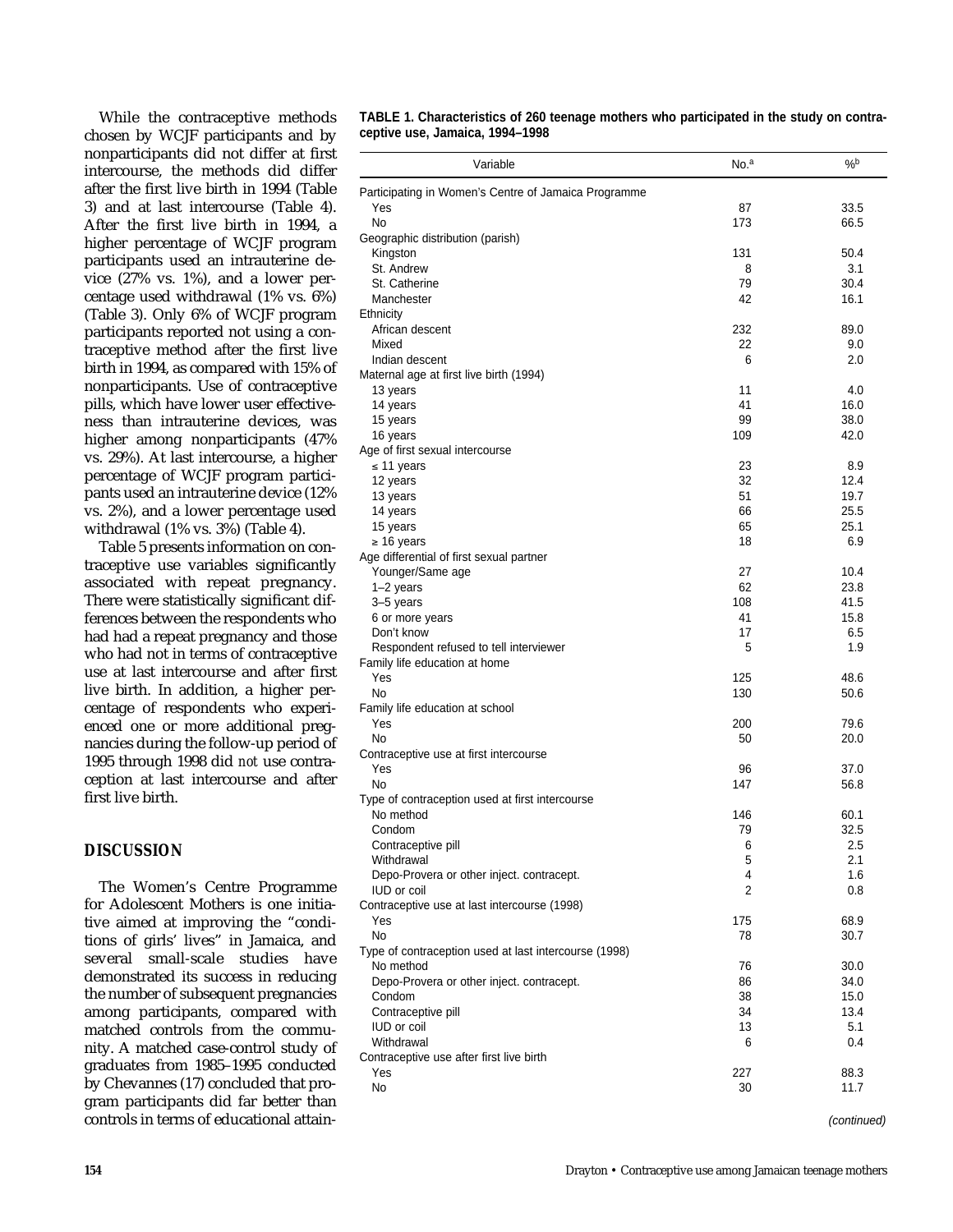#### **TABLE 1. (Continued)**

| Variable                                                 | No. <sup>a</sup> | $\%$ |
|----------------------------------------------------------|------------------|------|
| Type of contraception used after first live birth (1994) |                  |      |
| No method                                                | 30               | 11.6 |
| Contraceptive pill                                       | 107              | 41.5 |
| Depo-Provera or other injected contraceptive             | 49               | 19.0 |
| Condom                                                   | 36               | 14.0 |
| <b>IUD</b> or coil                                       | 25               | 9.7  |
| Withdrawal                                               | 11               | 4.3  |
| Repeat pregnancy during follow-up period (1995–1998)     |                  |      |
| None                                                     | 124              | 47.7 |
| One                                                      | 117              | 45.0 |
| Two                                                      | 19               | 7.3  |

a Totals may not add up to 260 due to exclusion of missing values.

b Percents may not add up to 100 due to rounding and/or exclusion of missing values.

**TABLE 2. Variables significantly associated with participation in the Women's Centre of Jamaica Foundation Programme, study of prevalence of contraceptive use, Jamaica, 1994–1998a**

|                           | Participants<br>$(n = 87)$ |    | Nonparticipants<br>$(n = 173)$ |       |            |           |
|---------------------------|----------------------------|----|--------------------------------|-------|------------|-----------|
| Variable <sup>a</sup>     | No. <sup>b</sup>           | %c | No. <sup>b</sup>               | $\%c$ | Chi-square | $P$ value |
| Family life educ. at home |                            |    |                                |       | 6.80       | 0.01      |
| Yes                       | 52                         | 60 | 73                             | 43    |            |           |
| No                        | 34                         | 40 | 96                             | 56    |            |           |
| Contraceptive use after   |                            |    |                                |       |            |           |
| first live birth          |                            |    |                                |       | 4.13       | 0.04      |
| Yes                       | 80                         | 94 | 147                            | 86    |            |           |
| No                        | 5                          | 6  | 25                             | 14    |            |           |
| Repeat pregnancy          |                            |    |                                |       | 14.31      | < 0.001   |
| Yes                       | 32                         | 37 | 104                            | 60    |            |           |
| No                        | 55                         | 63 | 69                             | 40    |            |           |

a The time frame for the different variables is as follows: family life education at home prior to first live birth in 1994; contraceptive use after first live birth in 1994; repeat pregnancy during follow-up period from January 1995 through December 1998.

 $\text{p}$  The number totals may not add up to the respective *n* figures due to exclusion of missing values.  $\text{p}$  Percents may not add up to 100 due to rounding and/or exclusion of missing values.

| TABLE 3. Type of contraceptive method used after first live birth (1994) by teenage mothers |
|---------------------------------------------------------------------------------------------|
| who were participating and who were not participating in the Women's Centre of Jamaica      |
| Foundation Programme, study of prevalence of contraceptive use, Jamaica, 1994-1998          |

|                               | Participating<br>$(n = 87)$ |      | Not participating<br>$(n = 173)$ |      | Total<br>$(n = 260)$ |      |
|-------------------------------|-----------------------------|------|----------------------------------|------|----------------------|------|
| Method used                   | No. <sup>a</sup>            | $\%$ | No. <sup>a</sup>                 | $\%$ | No. <sup>a</sup>     | $\%$ |
| None                          | 5                           | 6    | 25                               | 15   | 30                   | 11.6 |
| Depo-Provera/Other injectable | 17                          | 20   | 32                               | 18   | 49                   | 19.0 |
| Condom                        | 14                          | 17   | 22                               | 13   | 36                   | 14.0 |
| Contraceptive pill            | 25                          | 29   | 82                               | 47   | 107                  | 41.5 |
| IUD/Coil                      | 23                          | 27   | 2                                |      | 25                   | 9.7  |
| Withdrawal                    |                             | 1    | 10                               | 6    | 11                   | 4.2  |

 $a$  The number totals may not add up to the respective  $n$  figures due to exclusion of missing values.

b Percentages may not add to 100 due to rounding and/or exclusion of missing values.

ment, employment, and wages and salaries and that they also experienced fewer subsequent pregnancies. Chevannes also calculated that in 1993 Jamaica received an impressively high 6.7 to 1 benefit-to-cost return for its investments in the Women's Centre.

A study done by the Population Council INOPAL Project (18) compared WCJF graduates with a matched sample of teenagers who were not exposed to the Centre's program or any other, similar program. That research indicated that even though repeat pregnancy was a serious threat to all adolescent mothers, WCJF graduates were more likely to return to school, to use contraception, and to avoid additional pregnancies.

Our results are consistent with these earlier studies in demonstrating the very real value of counseling, both in enhancing knowledge of contraceptive methods and in influencing the critical choice of more effective methods. However, despite the best efforts of the WCJF program, repeat pregnancy continues to pose a serious threat to all Jamaican adolescent mothers. This is evidenced by the fact that 37% of program participants experienced a repeat pregnancy during the follow-up period, and also 29% of participants and 30% of nonparticipants reported using *no* contraceptive method at the time of last intercourse in 1998.

Despite early initiation of sexual activity, the highest level of contraceptive use that this study found, 88.3%, was after the respondents' first live birth, a period when their perception of vulnerability to pregnancy was probably most acute. At the time of last intercourse, however, only 69% of the respondents used any contraceptive technique. These results offer strong support to the view of Hewell and Andrews (8) that adolescents' *perception* of risk—rather than the actual risk—determines contraceptive use.

Contraceptive use is recognized to be an independent predictor of pregnancy. In this study, when WCJF program status and other sociodemographic variables were held constant, contraceptive use at last intercourse was found to be an independent pre-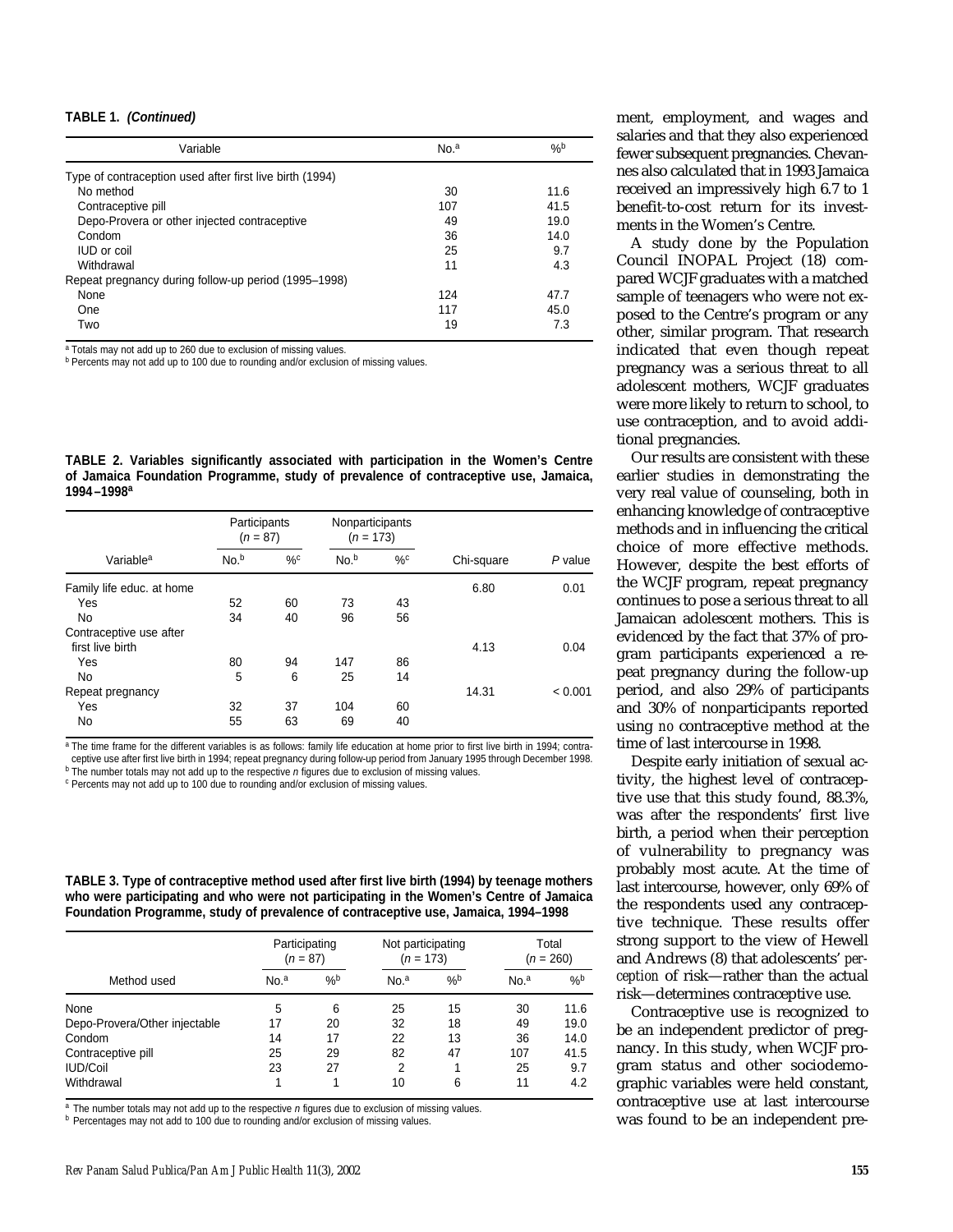**TABLE 4. Contraceptive method used at last intercourse (1998) by teenage mothers who were participating and who were not participating in the Women's Centre of Jamaica Foundation Programme, study of prevalence of contraceptive use, Jamaica, 1994–1998** 

|                               | Participating<br>$(n = 87)$ |               | Not participating<br>$(n = 173)$ |      | Total<br>$(n = 260)$ |      |
|-------------------------------|-----------------------------|---------------|----------------------------------|------|----------------------|------|
| Method used                   | No. <sup>a</sup>            | $\frac{9}{6}$ | No. <sup>a</sup>                 | $\%$ | No. <sup>a</sup>     | $\%$ |
| None                          | 25                          | 29            | 51                               | 30   | 76                   | 30.0 |
| Depo-Provera/Other injectable | 24                          | 27            | 63                               | 38   | 86                   | 34.0 |
| Condom                        | 16                          | 18            | 23                               | 14   | 38                   | 15.0 |
| Contraceptive pill            | 11                          | 13            | 23                               | 14   | 34                   | 13.4 |
| <b>IUD/Coil</b>               | 10                          | 12            | 3                                | 2    | 13                   | 5.1  |
| Withdrawal                    | 1                           | 1             | 5                                | 3    | 6                    | 0.4  |

 $a$  The number totals may not add up to the respective  $n$  figures due to exclusion of missing values.

**b** Percentages may not add to 100 due to rounding and/or exclusion of missing values.

**TABLE 5. Contraceptive use variables significantly associated with repeat pregnancy for total sample of 260 participants in study of prevalence of contraceptive use, Jamaica, 1994–1998**

|                               | Repeat<br>pregnancy<br>$(n = 136)$                            |                | No repeat<br>pregnancy<br>$(n = 124)$ |                |         |                       |
|-------------------------------|---------------------------------------------------------------|----------------|---------------------------------------|----------------|---------|-----------------------|
| Variable                      | $\%$<br>$\frac{9}{6}$<br>No. <sup>a</sup><br>No. <sup>a</sup> |                |                                       | Chi-square     | P value |                       |
| Contraceptive use at last     |                                                               |                |                                       |                |         |                       |
| intercourse (1998)            |                                                               |                |                                       |                | 5.51    | 0.02                  |
| Yes                           | 82                                                            | 63             | 93                                    | 76             |         |                       |
| No                            | 49                                                            | 37             | 29                                    | 24             |         |                       |
| Type of contraception used    |                                                               |                |                                       |                |         |                       |
| at last intercourse           |                                                               |                |                                       |                | 19.05   | $< 0.01$ <sup>c</sup> |
| No method                     | 47                                                            | 36             | 29                                    | 24             |         |                       |
| Contraceptive pill            | 13                                                            | 10             | 21                                    | 17             |         |                       |
| Condom                        | 16                                                            | 12             | 22                                    | 18             |         |                       |
| <b>IUD</b> or coil            | 1                                                             | 1              | 12                                    | 10             |         |                       |
| Depo-Provera or other         |                                                               |                |                                       |                |         |                       |
| inject. contracept.           | 50                                                            | 38             | 36                                    | 30             |         |                       |
| Withdrawal                    | 4                                                             | 3              | $\mathfrak{p}$                        | 1              |         |                       |
| Contraceptive use after first |                                                               |                |                                       |                |         |                       |
| live birth (1994)             |                                                               |                |                                       |                | 5.89    | 0.02                  |
| Yes                           | 113                                                           | 84             | 114                                   | 93             |         |                       |
| <b>No</b>                     | 22                                                            | 16             | 8                                     | $\overline{7}$ |         |                       |
| Type of contraception used    |                                                               |                |                                       |                |         |                       |
| after first live birth        |                                                               |                |                                       |                | 29.49   | $< 0.01$ <sup>c</sup> |
| No method                     | 22                                                            | 16             | 8                                     | 7              |         |                       |
| Contraceptive pill            | 63                                                            | 47             | 44                                    | 36             |         |                       |
| Condom                        | 15                                                            | 11             | 21                                    | 17             |         |                       |
| <b>IUD</b> or coil            | 3                                                             | $\overline{2}$ | 22                                    | 18             |         |                       |
| Depo-Provera or other         |                                                               |                |                                       |                |         |                       |
| inject. contracept.           | 23                                                            | 17             | 26                                    | 21             |         |                       |
| Withdrawal                    | 9                                                             | $\overline{7}$ | $\overline{2}$                        | 1              |         |                       |

 $\overline{a}$  The number totals may not add up to the respective *n* figures due to exclusion of missing values.

**b Percents may not add up to 100 due to rounding and/or exclusion of missing values.** 

<sup>c</sup> At least one cell has an expected count less than 5.

dictor of repeat pregnancy, reducing its incidence among this study population by 43%. However, participation in the WCJF program was only significantly associated with contraceptive use after the first live birth, and not at last intercourse.

The WCJF program has been recognized internationally as a model for the prevention of repeat adolescent childbearing, and it has attracted considerable interest in several other Caribbean and African countries. Although the overall incidence of repeat pregnancy among WCJF program participants was far lower than among nonparticipants (37% vs. 60%), much more attention needs to be given to educating participants, and indeed all adolescent females and males, about effective contraceptive use. The major challenge to the WCJF in coming years will be to sustain the momentum of the program as well as to extend its benefits to more adolescents. First-time and repeat pregnancy throughout Jamaica will be substantially reduced only through effective contraception. Additional research is needed to look at the array of services provided in the WCJF program and to assess the best ways of sustaining effective use of contraception among adolescent males and females.